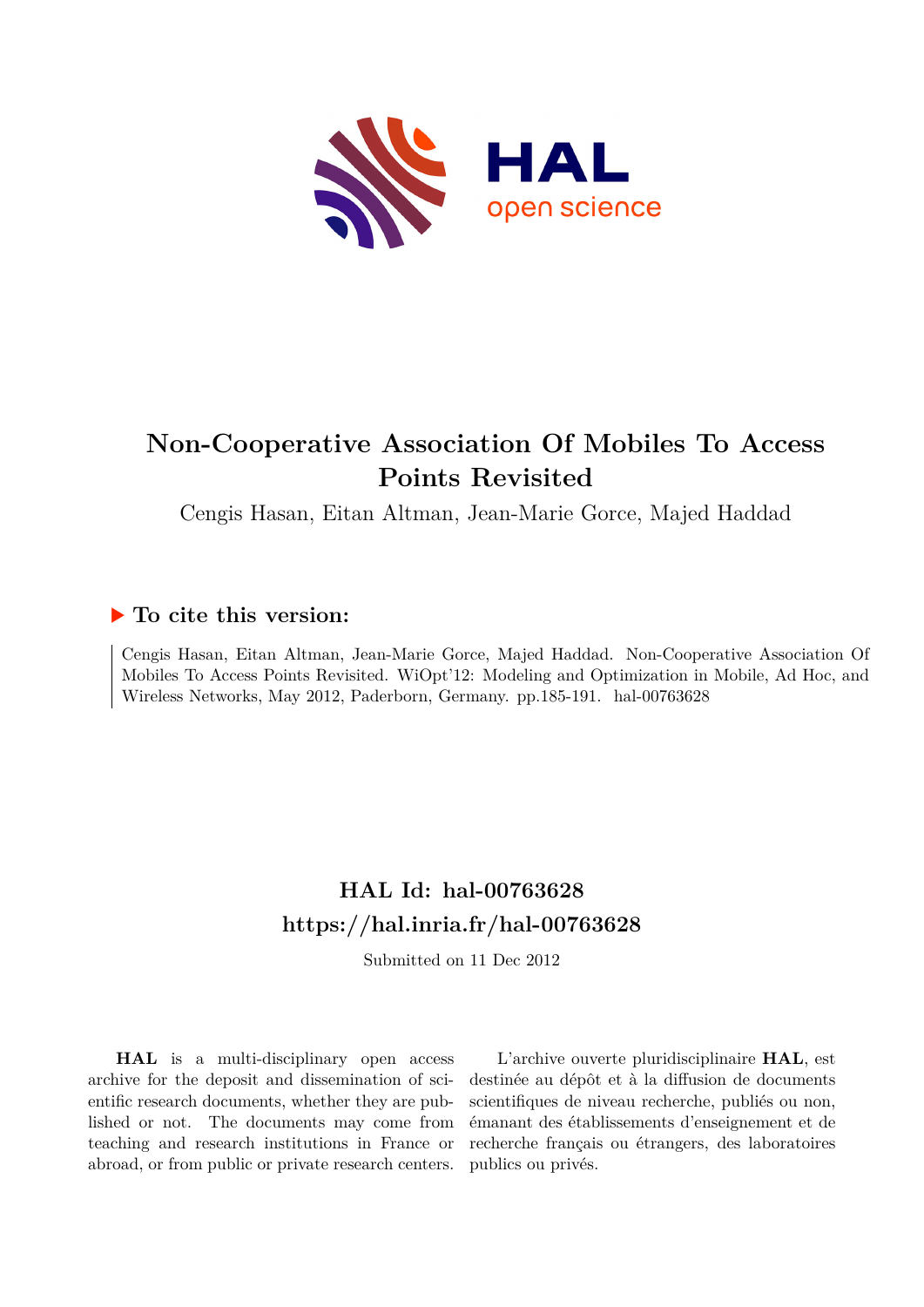# Non-Cooperative Association Of Mobiles To Access Points Revisited

Cengis Hasan<sup>†</sup>, Eitan Altman<sup>‡</sup>, Jean-Marie Gorce<sup>†</sup> and Majed Haddad<sup>††</sup>

† Inria, University of Lyon, INSA-Lyon, 6 Avenue des Arts 69621 Villeurbanne Cedex, France ‡ Inria, 2004 Route des Lucioles, 06902 Sophia-Antipolis Cedex, France ††CERI/LIA, University of Avignon, Agroparc BP 1228, Avignon, France {cengis.hasan, eitan.altman,majed.haddad}@inria.fr, jean-marie.gorce@insa-lyon.fr

*Abstract*—We consider in this paper games related to the association problem of mobiles to an access point. It consists of deciding to which access point to connect. We consider the choice between two access points or more, where the access decisions may depend on the number of mobiles connected to each one of the access points. We obtain new results using elementary tools in congestion and crowding games.

#### I. INTRODUCTION

There has been a growing interest in last years in modeling access decisions to networks as non-competitive games. Indeed, it is quite frequent that the network leaves it to the user to decide to which access point to connect. The association problem is in fact related in nature to the channel selection problem. This motivates the use of games with incomplete information, also known as Bayesian games, where the partial information refers to the system load in [1] or to the channel quality in [2].

The access point may differ from one another by their technology and by the quality of radio channels between each of them and each mobile. Such state dependent competitive decision making in networking have been modeled in the past as stochastic games and structure of equilibrium policies has been derived for one or two dimensional problems. By one dimensional problem we mean problems in which each mobile has a choice between an access point in which resources are shared and between a dedicated channel. In such problem the information needed for taking the association decision is how many mobiles are connected to the shared resource (therefore the information is said to be one-dimensional). An example for a problem that falls into this category is [3]. The equilibrium policy there consists of a threshold policy with randomization at the threshold. In [4] the author study a two dimensional problem in which the choice is between accessing a 3G wireless cellular network or a wireless local area network. The information available is of two dimensions: the number of mobiles in each one of the networks. In [5] equilibrium policies were shown to have a switching curve form with possible randomization at the boundary between regions corresponding to connecting to different access point. A problem of association to one of several cellular network was considered in [6]. In all the above problems we assumed

that once a connection decision is made, the mobile stays connected to the access point till the end of the call.

In contrast, in this paper we consider the problem where at any time period, mobiles can update their association decision. We consider the choice between two access points or more, where the access decisions may depend on the number of mobiles connected to each one of the access points. We obtain new results using elementary tools in congestion and in crowding games. We show in particular that at equilibrium, mixed (randomized) actions are not required. We moreover show the convergence of sequence of best response strategies.

Our results are based on congestion games [7] and on crowding games [9]. We further study (i) multi-homing in which a user can connect simultaneously to more than one access point. (ii) the "elastic" case in which there is also an option not to connect at all.

## II. THE GENERIC GAME PROBLEM

There is a set  $\Sigma$  containing r resources and a set M of m users (players). Player i has access to a subset  $\Sigma_i \subset \Sigma$ of these and has to choose to which resource it associates. We assume that the cost  $C_{ij}$  for player i of associating with resource j only depends on the number  $n_i$  (including himself) of players that use this resource. Each one of the costs  $C_{ii}$ is assumed to be monotonically non-decreasing in  $n_j$ . We wish to know whether an equilibrium exists, i.e. whether each player can choose one resource such that no player can get a strictly cheaper resource by deviating unilaterally. We further are interested to know when do we have convergence to equilibrium. Before answering these questions, we first introduce applications to the association problem of mobiles to base station.

We study below problems where each one of  $m$  mobiles has to decide to which one of  $r$  base stations to associate. We assume that the association is determined by the downlink conditions.

#### *A. Association to a base station (BS): TDMA*

Mobiles are served cyclically by the BS they associate to. Thus, if  $n_j > 0$  mobiles connect to BS j then the time dedicated to transmission to each mobile is one frame in every  $n_i$  consecutive frames.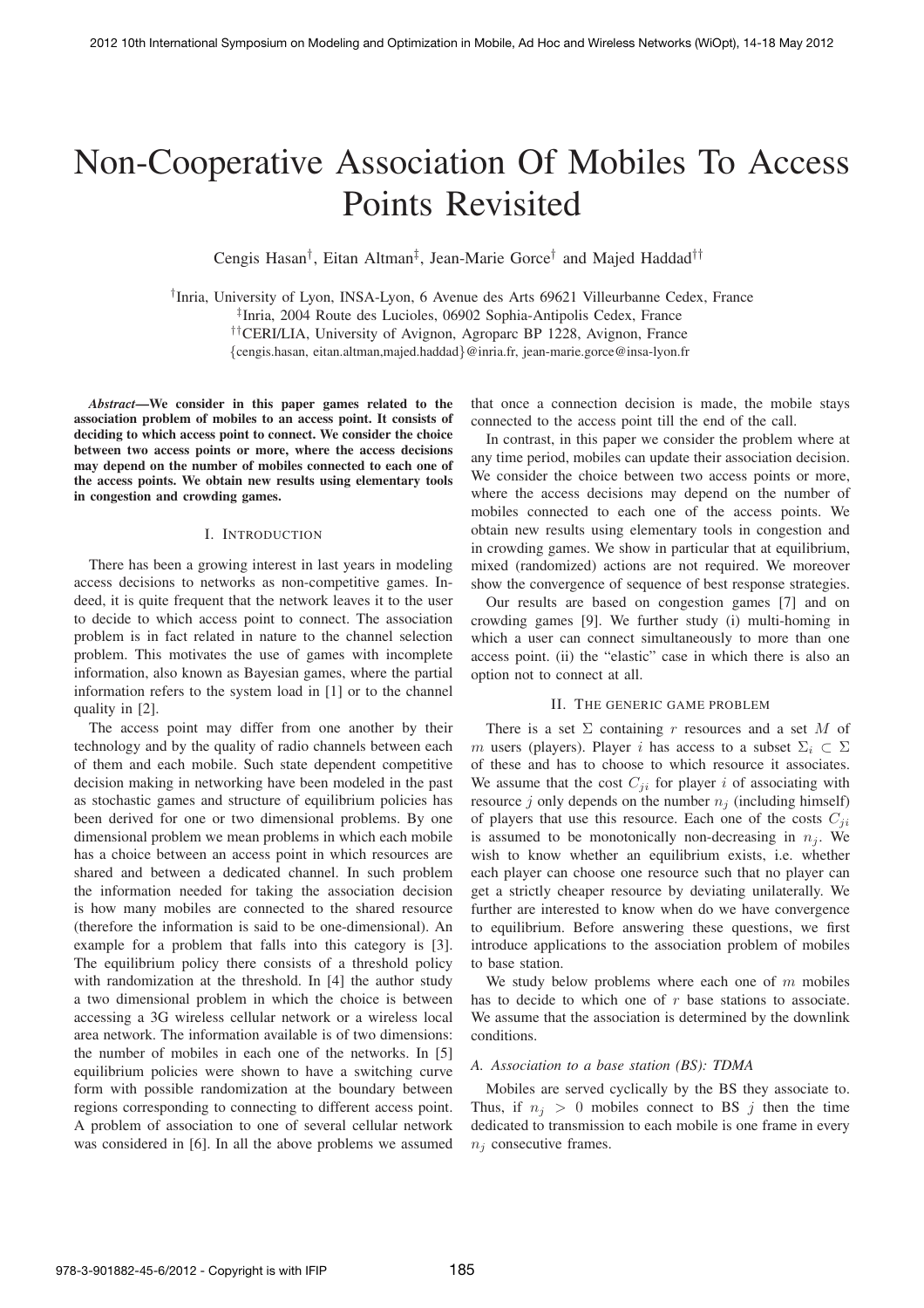The utility of a user is the difference between a payoff and some cost. Here is an example of utilities and costs.

*1) The throughput as payoff:* We assume that each BS has its own frequency so that there is no interference. We further introduce the concept of effective bandwidth [12] which allows us to associate an effective bandwidth to each mobile depending on its class and location relative to a target cell. Assume that a maximum of  $L$  users are allowed to be served by a BS. The utility that player  $i$  obtains can be expressed as

$$
u_i(j, n_j) = \begin{cases} \frac{W_{ji} \log \left(1 + \frac{|h_{ji}|^2 P_{ji} d_{ji}^{-\alpha}}{\rho}\right)}{n_j} - \frac{\delta \tilde{P}_j}{n_j}, & \text{if } n_j \leq L; \\ \frac{n_j}{\text{throughput}} & \text{cost} \\ -\infty, & \text{otherwise.} \end{cases}
$$

where  $W_{ji}$  is the bandwidth that BS j allocates to the mobile  $i, h_{ji}$  captures the effects of fading between mobile i and BS j,  $d_{ji}$  is the distance between BS j and mobile i,  $\alpha$  is the path loss exponent,  $\rho$  is the variance of additive noise,  $P_{ji}$  is transmitted power from BS  $j$  to mobile  $i$  and  $\delta$  is called the *price* of switching on a BS which bears  $\tilde{P}_j$  power cost if the corresponding BS is the  $i$ th one.

*Remark 2.1:* In the above formulation, L denotes the capacity constraints of a BS (maximum number of mobiles that can be associated with a BS). We included implicitly capacity constraints, by assigning an infinite cost to joining a BS  $j$  if the total number of mobiles that associate to this BS exceeds L. Instead of using  $-\infty$  one can use any other number sufficiently small. In both cases any equilibrium solution will have the property that all capacity constraints are satisfied for all players. Note that crowding games with capacity constraints and a special cost structure have been studied already in [9]. By assigning sufficiently negative utilities to association to BSs for the case that the number of mobiles exceeds some threshold, we manage to include these constraints in the framework of [7].

We notice that the throughput that a player gains decreases when some group of players are served by the same BS. However, the cost that the corresponding player has to pay decreases as well. Note that the utility function is playerspecific.

Finally, we assume that a mobile has the option not to connect to any BS in which case its utility is zero.

*2) Monotonicity of utility:* In order the considered game to be a crowding game, the utility must be a monotonically decreasing function, i.e.  $\partial u_i(j,k)/\partial k \leq 0$ . Therefore,

$$
\frac{\partial u_i(j,k)}{\partial k} = -\frac{W_{ji}\log\left(1 + \frac{|h_{ji}|^2 P_{ji} d_{ji}^{-\alpha}}{\rho}\right) - \delta \tilde{P}_j}{k^2} \le 0 \quad (2)
$$

$$
\delta \le \frac{W_{ji}\log\left(1 + \frac{|h_{ji}|^2 P_{ji} d_{ji}^{-\alpha}}{\rho}\right)}{\tilde{P}_j}, \quad \forall j, i. \tag{3}
$$

Let us assume that the bandwidth  $W_{ji}$  allocated to a player be a component of a set  $W$  (the set of different bandwidth classes), i.e.  $W_{ji} \in \mathcal{W}$ , and the SNR takes a value from the set G, i.e.  $SNR_{ji} = \frac{|h_{ji}|^2 P_{ji} d_{ji}^{-\alpha}}{\rho} \in \mathcal{G}$ . Also, the operational power cost  $\tilde{P}_j \in \mathcal{P}$ . In order to determine the upper bound of pricing  $\delta$ , we need to calculate the following

$$
\min_{j,i} \frac{W_{ji} \log \left(1 + SNR_{ji}\right)}{\tilde{P}_j}.\tag{4}
$$

## *B. Association to a base station (BS): HSDPA*

 $,$  if  $n_j \leq L$ ; scheduling according to the proportional fairness criterion. We adopt the model of S. Borst [10] for opportunistic Time is divided into slots, and each BS schedules at each slot transmission to one mobile among those connected to se. Solut dansmission to one and the set of the set of the set of the set of the set of the set of the set of the set of the set of the set of the set of the set of the set of the set of the set of the set of the set of th channel statistics from BS  $j$  to mobile  $i$  are such that the throughput available to that mobile, if the channel is assigned to it is a random variable of the form  $R_{ii} = Q_{ii}Y_{ii}Z_i$ where for each given j,  ${Y_{ji}}$  are independent and identically distributed random variables,  $Z_j$  is some random variable (that may be used to bring correlation) with a unit mean, and  $Q_{ji}$ is representing the time-average rate of user  $i$  [10]. Thus, the probability distribution of the normalized available throughput of all the mobiles connected to BS  $j$  are the same. The proportional fair allocation at BS  $j$  schedules transmission to the connected mobile for which the normalized rate (i.e. ratio  $R_{ji}/Q_{ji}$ ) is the largest. The expected average throughput of mobile *i* when connecting to BS *j* is then given by  $G(n_i)/n_j$ times its rate  $R_{ji}$ , where  $G(k) := \max_{i=1,\dots,k} Y_{ji}$  is the opportunistic gain. Hence, the utility of player  $i$  is given by

$$
u_i(j, n_j) = \begin{cases} R_{ji} \frac{G(n_j)}{n_j} - \frac{\delta \tilde{P}_j}{n_j}, & \text{if } n_j \le L; \\ -\infty, & \text{otherwise.} \end{cases}
$$
 (5)

By the law of iterated logarithm we know that  $G(k)/k$ converges to 0.

In particular,

• for the Gilbert channel [11] in which  $Y_{ji}$  can take two values, say a and b with  $b \ge a$  and with corresponding probabilities p and  $1-p$ , we have  $G(k) = b(1-p^k) + ap^k$ . Let us analyze in which condition the utility is always monotonically decreasing:

$$
\frac{\partial u_i(j,k)}{\partial k} = \frac{-bR_{ji} + \tilde{P}_j \delta + (a-b)p^k R_{ji}(k \ln p - 1)}{k^2} \le 0
$$
\n(6)

We would like to know the value of pricing  $\delta$  in which the monotonically decreasing property maintains. Hence,

$$
\delta \le \min_{j,i} \frac{R_{ji} \left(b + p^k (b-a)(k \ln p - 1)\right)}{\tilde{P}_j},\qquad(7)
$$

• choose the distribution of the mean SNR as a bimodal distribution either  $SNR_1$  or  $SNR_2$  with equal probability. If the instantaneous rate  $R$  is linear in the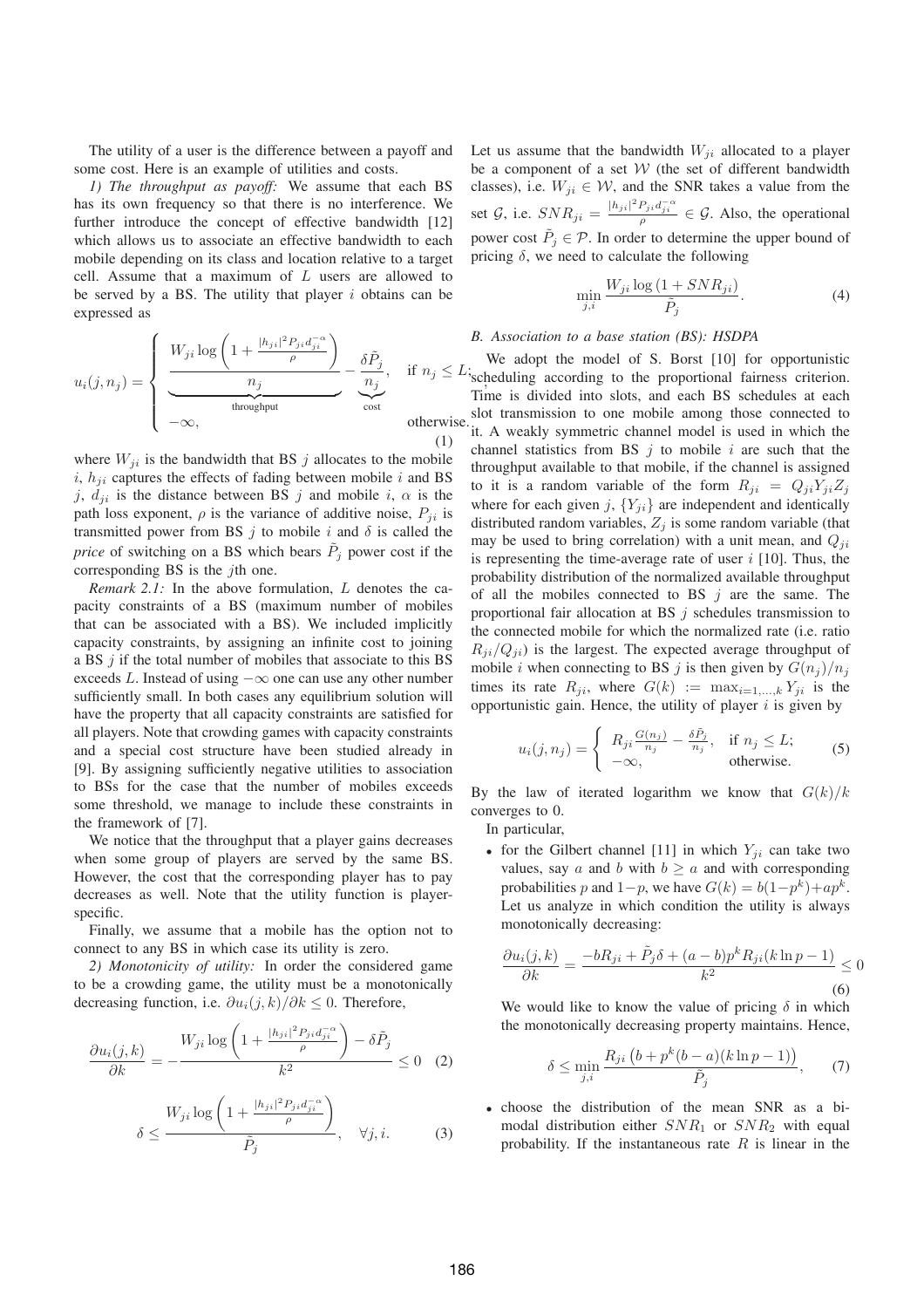instantaneous SNR, i.e.  $R = W \times SNR$ , then the relative fluctuations  ${Y_{ii}}$  have an exponential distribution, and the gain factor can be derived in closed form as  $G(n_j) = \max_{i=1,...,n_j} Y_{ji} = \sum_{i=1}^{n_j} 1/i$  [10]. The harmonic numbers are given by  $H^l(k) = \sum_{i=1}^k 1/i^l$  with  $H(k) = H<sup>1</sup>(k)$ . It is suitable for both symbolic and numerical manipulation. The monotonically decreasing property requires the following

$$
\delta \le \min_{j,i} \frac{R_{ji}(H(n_j) - n_j \psi(n_j + 1))}{\tilde{P}_j} \tag{8}
$$

where  $\psi(k)$  is the logarithmic derivative of the gamma function, given by  $\psi(k) = \Gamma'(k)/\Gamma(k)$ . Denote  $\Delta(k) =$  $H(k) - k\psi(k+1)$ . Figure 1 plots how  $\Delta(k)$  changes with respect to k. k = 1 minimizes  $\Delta(k)$  which is  $\Delta(1)$  =  $2 - \frac{\pi^2}{6} = 0.355.$ 



Fig. 1. The change of ∆ with respect to number of mobiles that share the same BS

#### III. CROWDING GAMES PRELIMINARIES

We first introduce crowding games and then show that our problems can be transformed into such games. This allows us then to use a wide spectrum of tools available there for studying our problems.

A crowding game is represented by triple  $\Gamma$  $\langle M, \Sigma^m, (u_i)_{i \in M} \rangle$  where  $M = \{1, 2, \ldots, m\}$  is the set of *players*,  $\Sigma$  is the set of *strategies* shared by all the players and  $u_i$ :  $\sigma \to \Re$  is the *utility function* of player  $i \in M$ . Each player  $i \in M$  chooses exactly one element from the r alternatives in  $\Sigma$ . The choices of players are represented by  $\sigma = {\sigma_1, \sigma_2 \dots, \sigma_m} \subseteq \Sigma^m$  which is called the *strategy-tuple* ( $\sigma_i$  shows the strategy chosen by player *i*).

The utility that player  $i$  receives for playing the  $j$ th strategy is monotonically non-increasing function  $u_i$  of the total number of  $n_i$  of players playing the *j*th strategy [7]. The number of players playing each strategy corresponding to  $\sigma$  can be presented by a *congestion vector*  $n = (n_1, n_2, \ldots, n_r)$ , where  $n_j \geq 0$  is the number of players who have chosen a  $j \in \Sigma$ . The strategy-tuple  $\sigma$  is a Nash equilibrium iff each  $\sigma_i$  is a best-reply strategy [7]:

$$
u_i(n_{\sigma_i}) \ge u_i(n_j + 1) \quad \forall i \in M \text{ and } \forall j \in \Sigma. \tag{9}
$$

A crowding game becomes a congestion game (symmetric crowding game) if all players share the same set of utility functions. Clearly, the crowding games arise if there exist *player-specific* utility functions. Nonsymmetric crowding games, however, generally do not admit a potential function (for further information about potential function, refer to [8]).

#### *An Algorithm for Finding Nash Equilibrium*

Milchteich establishes the following [7]:

*Theorem 3.1:* Consider a crowding game. Assume that the utility of player  $i$  for choosing resource  $j$  is

- a function of  $i$ ,  $j$  and the number of players that choose resource  $i$ ,
- decreasing in this number

Then

- (i) There exists a pure Nash equilibrium,
- (ii) There exists a sequence of best responses of players that converges to an equilibrium within finitely many steps.
- (iii) Assume that the number of resources is 2. Consider any sequence of best responses in which each player has infinitely many opportunities to change its decision. Then already after a finite number of steps, the sequence reaches an equilibrium.

In view of this Theorem, we can use a best response algorithm to compute an equilibrium. We are guaranteed that it will converge within a finite time if the number of resources is two, or if there is a unique best response decision at every step. Under these conditions it can be used as an algorithm that yields convergence to an equilibrium within a finite number of steps. The Algorithm is summarized below (see Algorithm 1).

*Proof:* The proof of Theorem 3.1 is given in the proof of Theorem 2 of [7].

## IV. APPLICATION TO THE BS ASSOCIATION PROBLEM

*Theorem 4.1:* Consider the association problem described in Section II-A. Then the conclusions of Theorem 3.1 hold.

*Proof:* The game described in Section II-A satisfies the conditions of Theorem 3.1 except possibly two condition.

1) If for some mobile  $i$  and BS  $j$ , we have

$$
W_{ji}\log\left(1+\frac{|h_{ji}|^2P_{ji}d_{ji}^{-\alpha}}{\rho}\right)<\delta\tilde{P}_j
$$

then the utility of player  $i$  to associate with BS  $j$ increases with the number  $n_i$  that associate to that BS. Let  $H_1$  be the set of pairs  $(i, j)$  that have this property.

2) In the [7], if a resource is available to one player then it is available to all players. Let  $H_2$  be the set of pairs  $(i, j)$  for which j is not available for i.

Let  $H = H_1 \cup H_2$ . Consider a new game in which all BSs are accessible to all players. We set  $u_i(i, n_i) = -1$ for all  $(i, j) \in H$ . This is a crowding game that satisfies the conditions of Theorem 3.1. Moreover, any best response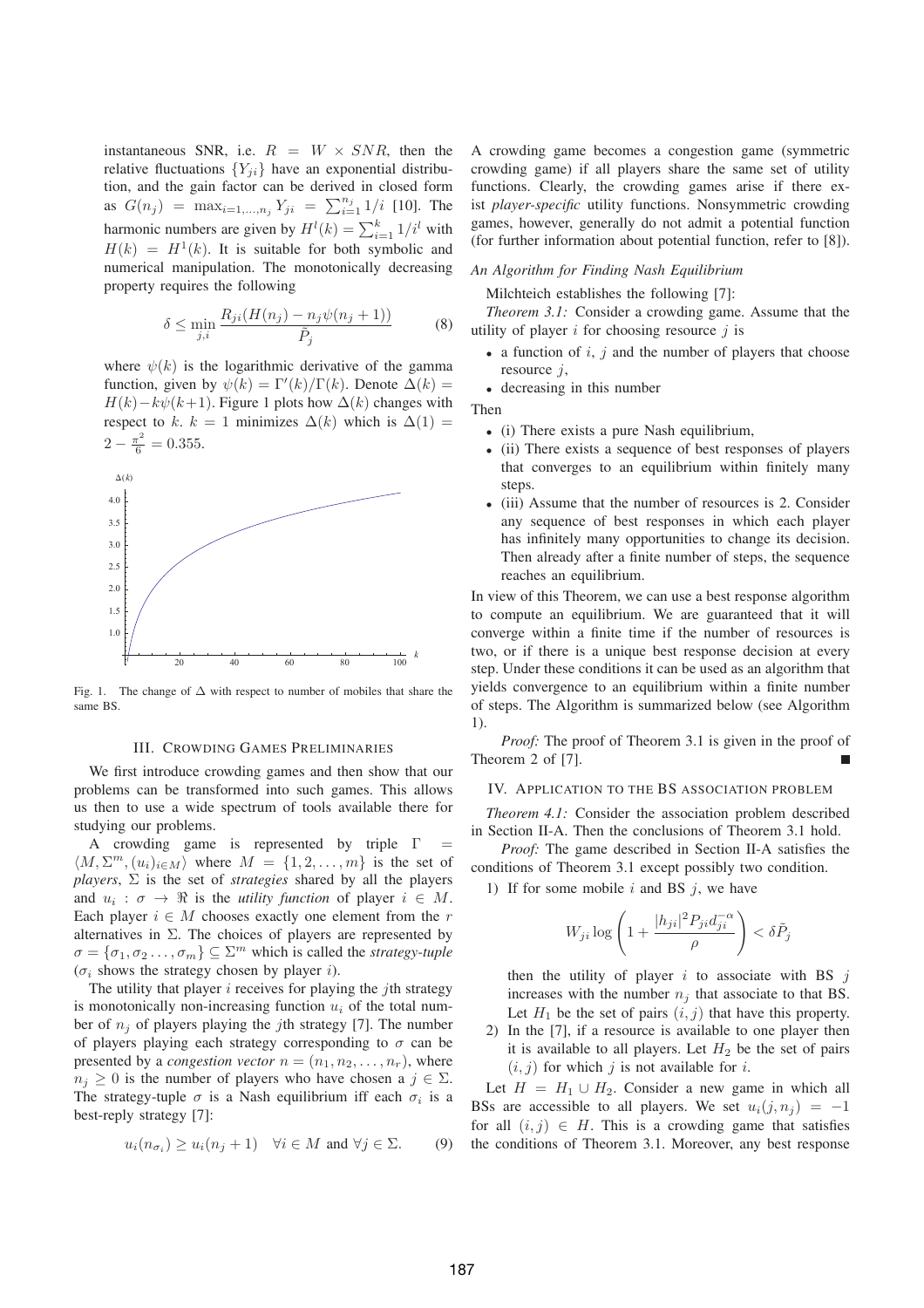## Algorithm 1 Utility and Strategy-tuple in Nash Equilibrium

**function** nashequilibrium  $(M, \Sigma, (P_{ji}, \tilde{P}_i, h_{ji}, W_i)_{i \in \Sigma, i \in M}, \delta, \alpha)$ 

 $\sigma(0) \leftarrow \{0, 0, \ldots 0\}$  Set the initial strategy-tuple

$$
u_i(\sigma(0)) \leftarrow 0, \forall i \in M
$$

 $c \leftarrow 0$  Set the convergence variable to zero  $p \leftarrow 1$  Set the player variable to 1  $l \leftarrow 1$  Set the step variable of strategy-tuple to 1 while  $c == 0$  do Find the best-reply strategy of player  $p: \sigma_p^*(l)$ Calculate  $u_i(\sigma(l))$ ,  $\forall i \in M$ if  $u_p(\sigma_p^*(l)) \ge u_p(\sigma_p^*(l-1))$  then  $l \leftarrow l + 1$ if  $p < m$  then  $p \leftarrow p + 1$ else  $p \leftarrow 1$ end if else  $u_p(\sigma_p^*(l)) \leftarrow u_p(\sigma_p^*(l-1))$  $\sigma_p(l) \leftarrow \sigma_p(l-1)$  $l \leftarrow l + 1$ if  $p < m$  then  $p \leftarrow p + 1$ else  $p \leftarrow 1$ end if end if if  $l > m + 1$  then if  $\sigma_p(l-1) == \sigma_p(l-2) \forall p \in M$  then  $c \leftarrow 1$ end if end if end while

end

TABLE I UTILITY MATRIX

|          |      |     | Mobile 2 |                  |
|----------|------|-----|----------|------------------|
|          |      | BS  | BS 2     | BS 3             |
|          | BS   |     | $8*$     | 4,6.3            |
| Mobile 1 | BS 2 | 2.6 |          | $6.3*$<br>$5.2*$ |
|          | BS 3 | 2.6 | 2.8      | 1,3.15           |

sequence in the original game is also a best response in this game since any player i will never chooses a BS  $i$  with  $(i, j) \in H$  as a best response since choosing not to connect at all gives a strictly better utility (of zero). This establishes the proof. Г

#### V. EXAMPLE SCENARIO

In this section, we show by an example scenario how the introduced algorithm converges to an equilibrium in the context of throughput competition.

In Figure 2, it is depicted the utilities for each BS-mobile pair when one mobile uses one BS. For example, the utility is  $u_1(1) = 4$  if mobile 1 is served by  $BS_1$ . In case of multiple usage, the utility decreases, for example:  $u_1(2) = 2$ ,  $u_2(2) =$ 



Fig. 2. Example scenario.

1.3 if both mobile 1 and mobile 2 use  $BS_1$  which results in the strategy tuple  $\sigma = {\sigma_1, \sigma_2} = {BS_1, BS_1}.$ 

Let us then find the Nash equilibrium of this scenario. We have two players and three strategies. First, we show the utility matrix of this game (Table 1). From the utility matrix, we find easily the equilibria  $(4, 8)$  and  $(5.2, 6.3)$ .

Secondly, we run the algorithm for this example scenario that is introduced in Algorithm 1. Let us assume that in the step  $l = 0$ , the initial strategy-tuple be as  $\sigma(0) = \{BS_1, BS_1\}.$ Then the utilities become

$$
u_1(\sigma(0)) = 2, u_2(\sigma(0)) = 1.3,
$$
\n(10)

in which  $u_i(\sigma(l))$  represents the utility of player i in case of strategy-tuple  $\sigma(l)$ .

We set player 1 as the first player which looks for the bestreply strategy. Player 1 finds out that the best-reply strategy  $\sigma_1(1) = BS_2$  in the step  $l = 1$ . The utilities are calculated as

$$
u_1(\sigma(1)) = 5.2, u_2(\sigma(1)) = 2.6,
$$
 (11)

where  $\sigma(1) = \{BS_2, BS_1\}$ . In the next step,  $l = 2$ , player 2 searches the best-reply strategy which turns out to be  $\sigma_2(2)$  = BS<sub>3</sub>. The strategy-tuple then is as  $\sigma(2) = \{BS_2, BS_3\}$  which results in the following utilities

$$
u_1(\sigma(2)) = 5.2, u_2(\sigma(2)) = 6.3.
$$
 (12)

In the next step, player 1 can not find a best-reply strategy. Consequently, the algorithm converges to the Nash equilibrium which coheres with the one of utility matrix that we found as  $(5.2, 6.3).$ 

#### VI. COMPUTATIONAL RESULTS

In this section, we show the computational results that are performed in the context of crowding games for noncooperative association of mobiles to access points.

The mean of any variable  $x$  was calculated by Monte Carlo simulations by running the algorithm for different generated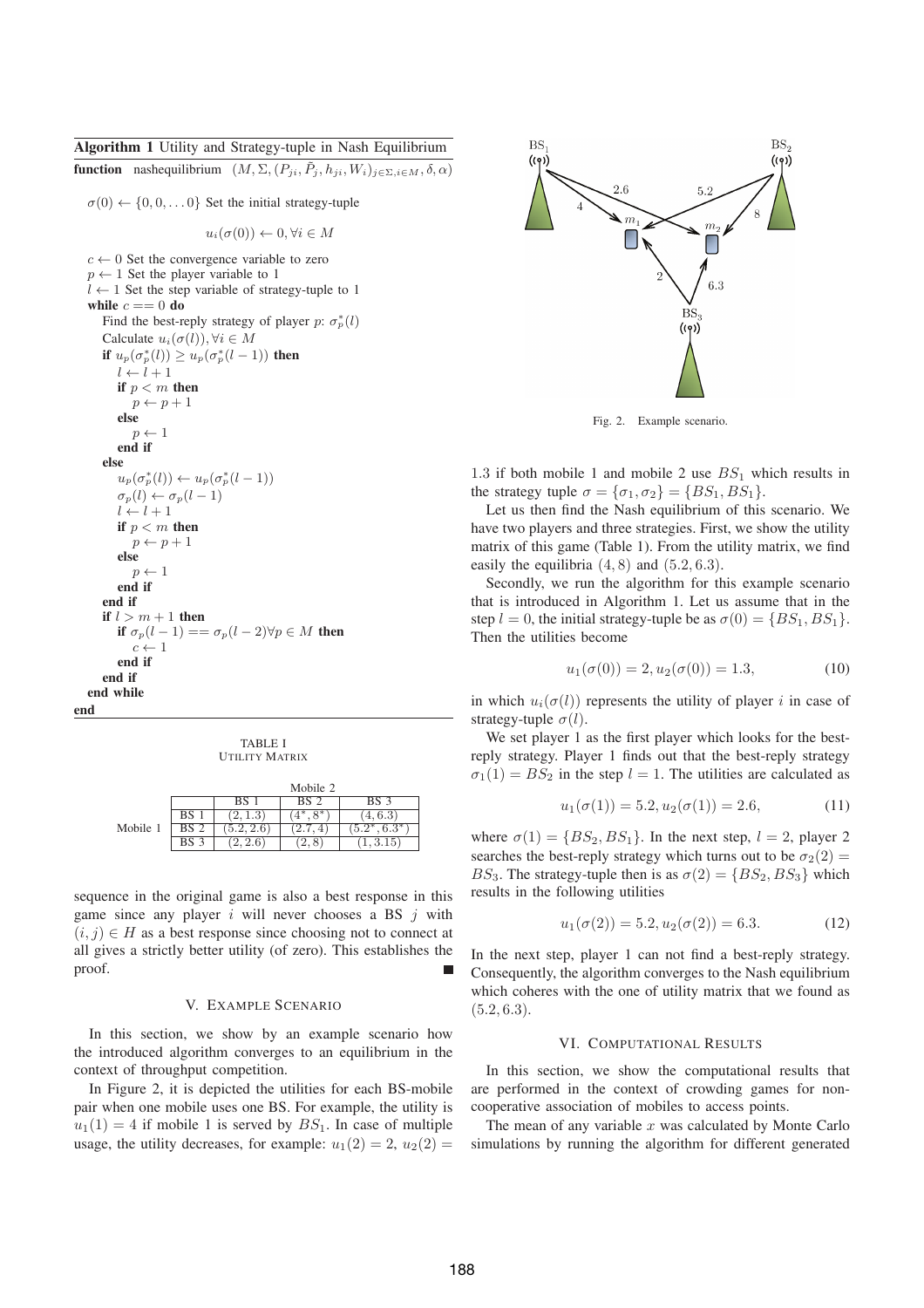

Fig. 3. Distribution of BSs and mobiles in 2D plane.  $r = 20$ ,  $m = 40$ 

values x for some iteration number t and taking the mean of the result, which can be given by

$$
x_s(i + 1) = x_s(i) + x, \quad i = 1, ..., t
$$
  

$$
\bar{x} = \frac{x_s}{t}.
$$
 (13)

#### *A. Scenario 1: The Rayleigh Fading and Path Loss Model*

The deployment scenario in the Figure 4 and 5 is considered to be a small cell network context instead of macro or micro cells. Clearly, the general term "small cell networks" covers a range of radio network design concepts which are all based on the idea of deploying BSs much smaller than typical macro cell devices to offer public or open access to mobile terminals [13]. Therefore, we consider the deployment of BSs as random rather than a hexagon-type. The cellular network model consists of BSs arranged according to uniform distribution of  $r$  points over an area  $A$  in the Euclidean plane. Also, we consider an independent collection of mobile users, located according to uniform distribution of m points over the same area A. In MATLAB, we used the following code to produce the collection of BSs and mobiles:

```
pointsOfBSs = sqrt(A) *rand(r, 2);
xOf BSS = pointsOf BSS(:, 1); % x axisyOfBSs = pointsOfBSs(:,2); % y axispointsOfMobiles = sqrt(area) *rand(m, 2);
xOfMobiles = pointsOfMobiles(:, 1); % x axis
yOfMobiles = pointsOfMobiles(:,2); % y axis
```
We also assume that within 200 meters a BS is deployed. The area over which the BSs and mobiles are distributed is supposed to increase as  $A = (200r)^2 m^2$ . Furthermore, we enumerate the BSs and mobiles according to the distance between the corresponding node (BS, mobile) and the origin assumed to be  $(0, 0)$  (Figure 3).

The path loss model is supposed to be in the form  $P_r =$  $P_t(1 + d)^{-\alpha}$  where  $P_r$  is the received power while the transmission power is  $P_t$ .



Fig. 4. Mean utility, throughput and number of mobiles sharing the same BS with respect to pricing in case of Rayleigh and path loss model.

In Figure 4 and 5, we set  $W_{ji} = 1Mhz$ ,  $P_{ji} = 32mW$ ,  $\forall j \in$  $\Sigma, \forall i \in M$ , and  $\rho = 10^{-12}$ ,  $\tilde{P}_j = 12W, \forall j \in \Sigma$ . All channels were assumed to be subject to slow varying Rayleigh fading which is a result of a circularly symmetric complex Gaussian random variable with zero mean and unit variance. Moreover, we adjust the simulations such that the minimum SNR cannot be lower than  $-4dB$ , i.e.  $SNR_{min}(dB) = -4dB$ . Moreover, the multiple access model is assumed to be TDMA. Consequently, the upper bound of pricing  $\delta$  is given by

$$
\delta \le \frac{W \log(1 + SNR_{min})}{\tilde{P}} = \frac{10^6 \log \left(1 + 10^{-4/10}\right)}{12}, \quad (14)
$$

$$
\delta \le 40289.6 \tag{15}
$$

In Figure 4 and 5 the change of mean utility, throughput and number of mobiles that share the same BS of player  $1^1$  ( $\bar{u}_1$ ,  $\bar{\theta}_1$  and  $\bar{n}$  respectively) with regards to pricing and number of mobiles, respectively are plotted. It is an inevitable result that mean utility in equilibrium decreases while the pricing goes up. But mean throughput, conversely, increases. In equilibrium, mean throughput depends on  $\delta$ . Let us consider the following representation of the utility of player 1,

$$
u_1(\delta, m, r) = \frac{c_1(m, r) - \delta \tilde{P}}{n(m, r)}
$$
(16)

where  $n$  represents the mean number of mobiles that are served by the same BS with player 1 and  $c_1$  is the capacity of player 1. Notice that the throughput of player 1 is  $\theta_1(m, r) = c_1(m, r)/n(m, r)$  which depends on m and r but

<sup>1</sup>Without lose of generality, in all simulations, we plot the functions according to player 1. The same characteristics are valid for each player.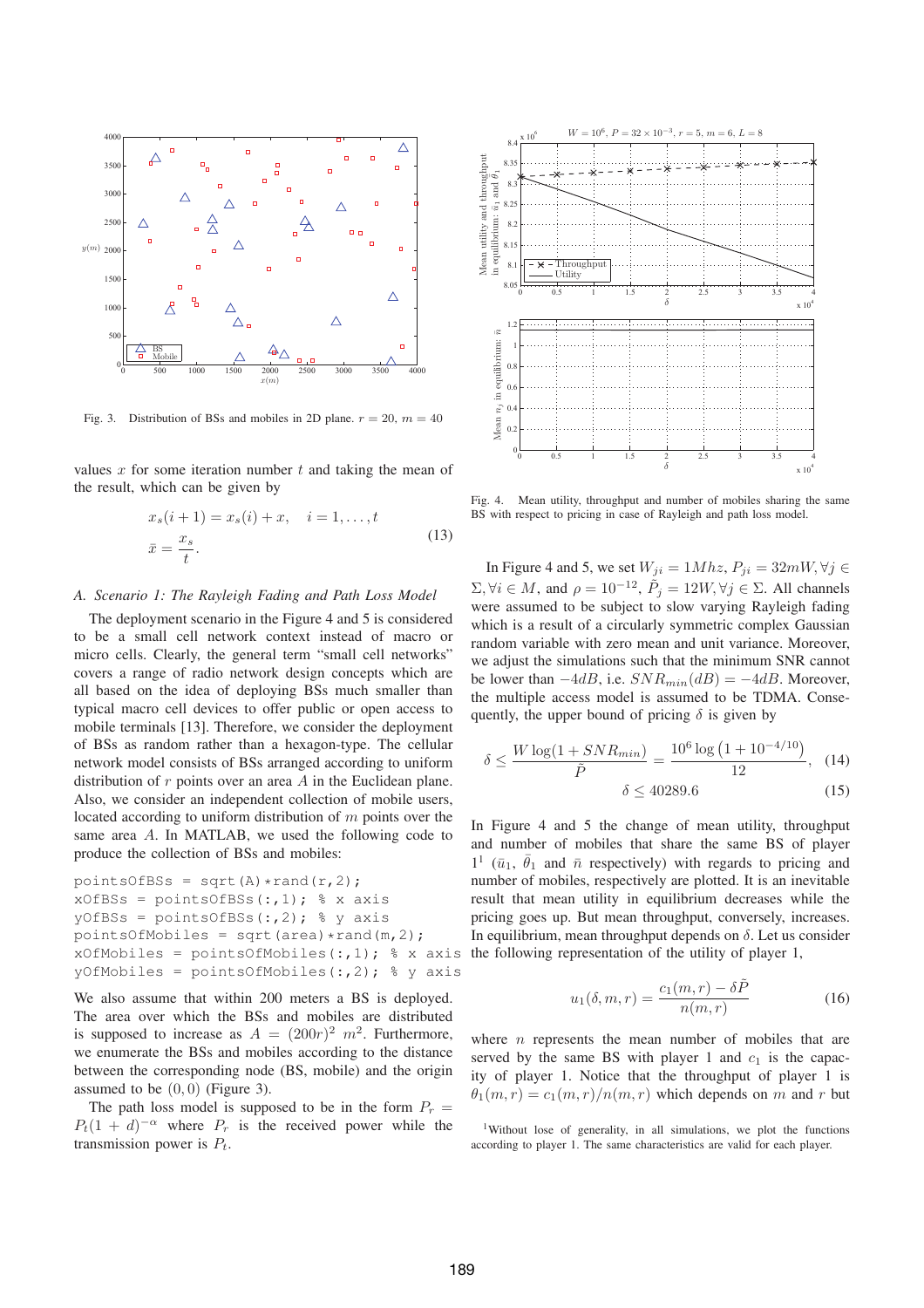

Fig. 5. Mean utility, throughput and number of mobiles sharing the same BS with respect to  $m$  in case of Rayleigh and path loss model.

not on  $\delta$ . However, in equilibrium the throughput is a function of  $\delta$ . Mean throughput in equilibrium of player 1 is given by

$$
\bar{\theta}_1(\delta, m, r) = \bar{u}_1(\delta, m, r) + \frac{\delta \tilde{P}}{\bar{n}(m, r)}
$$
(17)

in which mean number of mobiles that share the same BS with player 1  $\bar{n}$  does not depend on  $\delta$  (we observe this result from Figure 4).

Let us now answer the question why does mean throughput increase while mean utility decreases? (recall Figure 4). In fact, consider the issue reversely. The payoff (throughput) of the player can not compensate the cost  $\delta \tilde{P}/\bar{n}$  while the pricing is augmented. Thus, the profit (utility) of the player diminishes.

From Figure 5 we conclude that for a specific value of pricing  $\delta = 3 \times 10^4$  while m increases  $\bar{u}_1$  and  $\bar{\theta}_1$  diminishes as well as  $\bar{n}$  increases. Since  $r = 5$ ,  $\bar{n}$  remains constant for  $m \leq 5$ . This means that there are more resources than players. Consequently, the players tend to be alone in one resource resulting in one player per resource:  $\bar{n} = 1$ . On the other hand, since the capacity depends on  $m$  mean throughput and consequently mean utility decreases while m is increased.

#### *B. Scenario 2: The Bi-modal Distribution of Mean SNR*

We suppose that mean SNR possesses a bi-modal distribution. Hence, the SNR takes a component from  $\mathcal{G}$  =  $\{SNR_1, SNR_2\} = \{-4dB, 2dB\}$  which occurs with probability 0.5. Moreover, we set  $W_{ji} = W, \forall j, i$  and  $\tilde{P}_j = 12, \forall j$ . Let us calculate the upper bound of pricing from (4) and (8)



Fig. 6. The effect of pricing in case of TDMA for Scenario 2: Mean utility and throughput for different values of  $r$ .

for TDMA and HSDPA cases, respectively

$$
\delta_{TDMA} \le \frac{W \log(1 + 10^{-4/10})}{12} = 0.0403W, \quad (18)
$$

$$
\delta_{HSDPA} \le \frac{W \times 10^{-4/10} \Delta(1)}{12} = 0.0118W \tag{19}
$$

*1) TDMA Case:* Figure 6 plots the curve of  $\bar{u}_1$  and  $\bar{\theta}_1$  with respect to  $\delta$  for different values of  $r = \{3, 4, 5\}$ . Furthermore, we set  $m = 7$ ,  $W = 1$  and  $L = 8$ . The figure demonstrates the same characteristic of mean utility and throughput in equilibrium like in Figure 4. In addition, we observe that while the number of resources increases, mean utility and throughput in equilibrium also go up.

Figure 7 depicts the change of  $\bar{u}_1$  and  $\bar{n}$  with respect to L for  $\delta = \{0, 2 \times 10^4, 4 \times 10^4\}$  where  $r = 3$ ,  $m = 12$  and  $W = 10^6$ . In the figure, the region  $L < 4$  implies that some players can not join to the game. For example, let  $L = 2$ . If each BS serves to 3 mobiles, there will be 6 mobiles receiving transmission. Within the region  $L \leq 4$ , we observe from the figure that  $\bar{n} = L$ . For  $L > 4$ ,  $\bar{n}$  remains constant which is due to the fact that the ratio  $\lceil m/r \rceil$  gives mean number of mobiles served by the same BS.

*2) HSDPA Case:* The interpretations of Figure 8 and 9 are the same like for Figure 6 and 7, respectively.

However, if compare  $\bar{u}_1$  and  $\bar{\theta}_1$  of TDMA and HSDPA, we conclude that in case of HSDPA, mean utility and throughput in equilibrium is always better than that of TDMA. For example, in case of TDMA (Figure 6) for  $\delta = 0.005$  and  $r = 3$ , player 1 has  $\bar{u}_1 = 0.4463$  and  $\bar{\theta}_1 = 0.5512$  while in HSDPA (Figure 8) the same player gains  $\bar{u}_1 = 0.9697$  and  $\theta_1 = 0.9960.$ 

#### VII. CONCLUSION

In this paper, we studied the association problem of mobiles in wireless networks in the downlink transmission. We considered the problem as a crowding game in which the utility